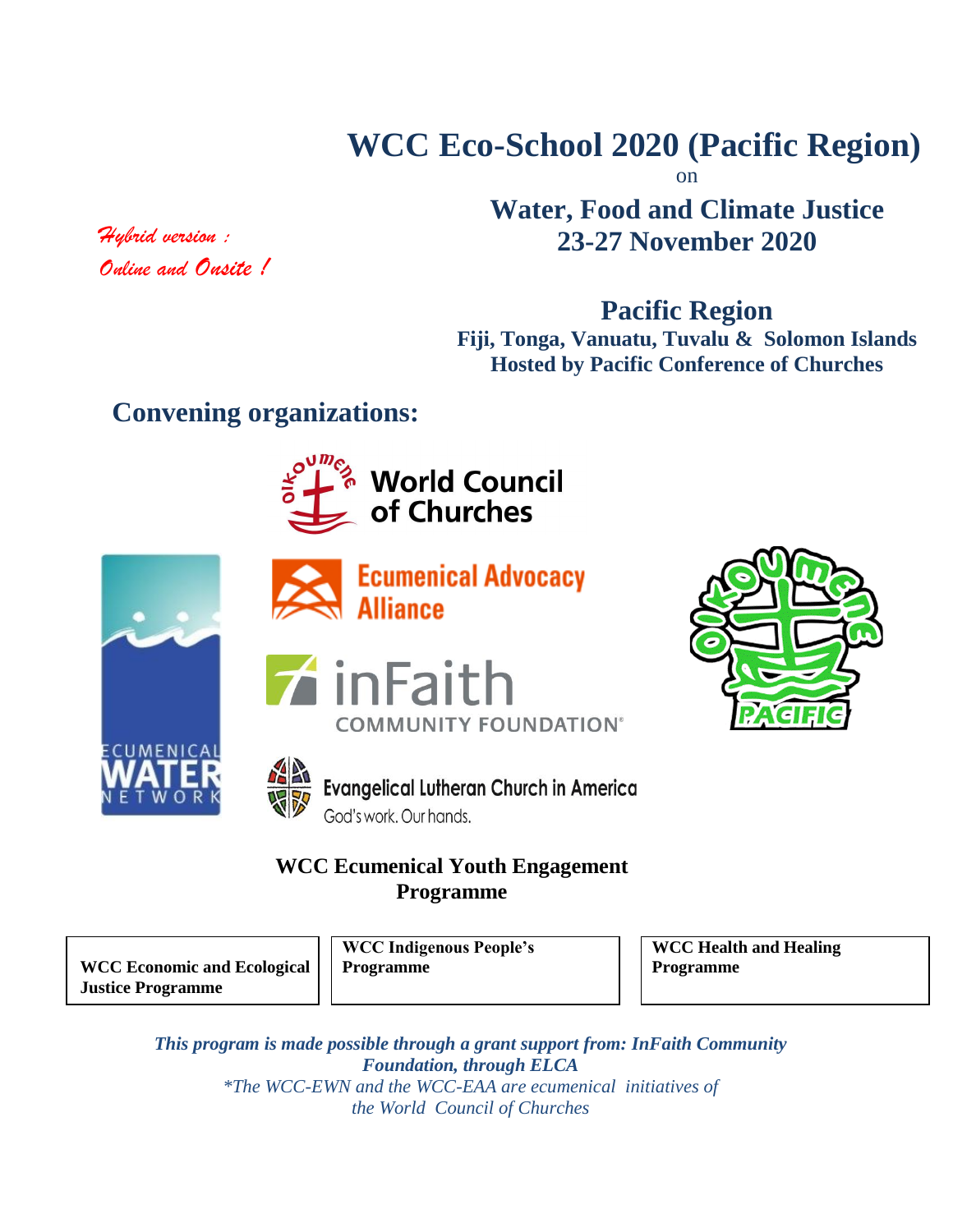



#### $\overline{2}$

## **WCC Eco-School on Water, Food and Climate Justice 2020**

#### **Introduction**

Today more than 2 billion people do not have access to safely-managed drinking water and over 4.4 billion people do not have safely-managed sanitation. 1795 million people – or one in nine people – go to bed on an empty stomach and nearly 1,000 children die due to preventable water and sanitation -related diarrheal diseases every day. Climate change aggravates water and food insecurity. In the current scenario, two-thirds of the world's population could be living in areas of high water stress by 2030 and global agricultural production could decline by as much as 25% by 2050.<sup>2</sup>

The nexus between water, food and climate change is deep, and directly impacts the sustenance and survival of communities, especially the socio-economically vulnerable. It is well known that climate change affects the availability of water and food security. Industrial farming and factory animal farms; commercial fishing; deforestation; destructive land and sea mining, all contribute to climate change, degradation of the environment and brings about water shortages, threatens food sovereignty and endangers biodiversity. Food security and nutrition are directly linked to the availability of fresh water, as 70% of it is used for agriculture. Industrial agriculture of water intensive products in water stressed countries for exporting to richer countries is a major cause of high water footprints of those countries and making them all the more vulnerable. Therefore, issues of water, food and climate change have to be addressed in a holistic manner and within a framework of justice.

### **The Pacific region**

Global average temperature have risen 1.1 degrees compared to the pre-industrial baseline. Increased frequency of extreme weather events, massive storms, continue sea level rise resulting in submergence of islands and costal villages, forest fires, water scarcity, etc are clear impacts of climate change making the Pacific region especially vulnerable. While the region is facing up to these challenges, it is more than ever important to build the resilience of the communities through a multi stakeholder approach to capacity building and empowerment.

#### **The Eco-School**

In response to the above challenges the World Council of Churches (WCC) Ecumenical Water Network (EWN) in collaboration with various WCC programmes including the Ecumenical Advocacy Alliance (EAA), Economic and Ecological Justice programme, Youth Engagement in the ecumenical movement, Health and Healing and Mission from the margin programme is organising the fourth edition of the Eco-School for about 30 young people from the **Pacific region** to discuss the nexus between Water, Food and Climate Justice.

<sup>1</sup>UN Joint Monitoring Programme (JMP) 2017 report on "Progress on Drinking Water, Sanitation, and Hygiene", https://washdata.org/sites/default/files/documents/reports/2018- 01/JMP-2017-report-final.pdf<sup>2</sup>http://www.unwater.org/water-facts/scarcity/<br>3 Youth Progress Index 2017 [\(https://bit.ly/2DqKV5n\)](https://bit.ly/2DqKV5n)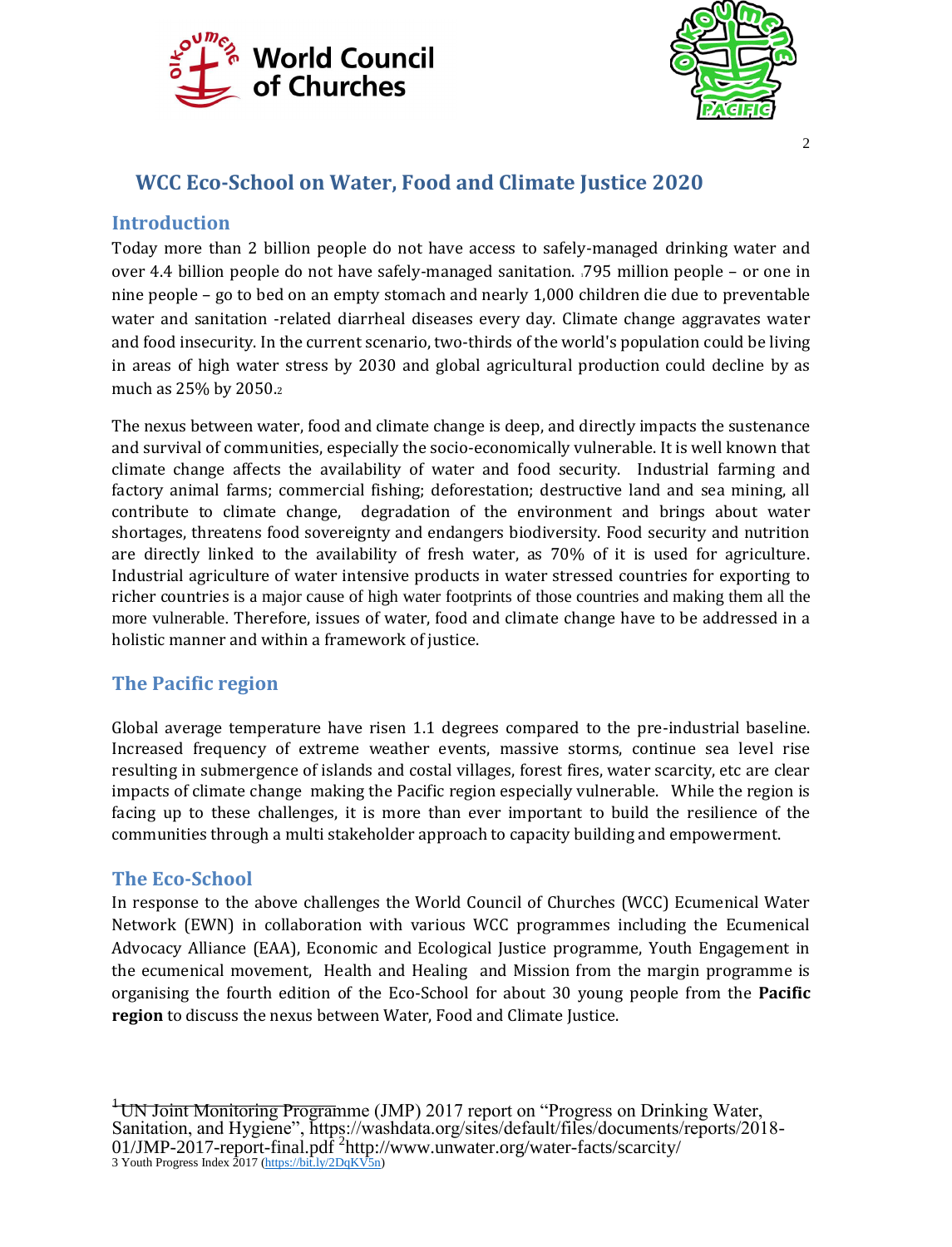



The WCC Eco-School will be hosted by the Pacific Conference of Churches (PCC) who are also a co-organiser of the event. The programme was made possible through the financial contributions from the above organisations, particularly through a grant support from InFaith Community Foundation through the Evangelical Lutheran Church in America (ELCA).

Currently, young people, under 30 years old, make up 50.5% of the world's population. <sup>3</sup> They along with the children, will be facing the brunt of the impacts of climate change in the days to come. Today's young people are at risk of being worse off than the previous generations, in terms of quality of life and access to basic human rights. We have witnessed young people taking leadership in drawing the attention of world leaders to respond to the urgency of climate change.

Therefore, it is important to invest in young people in building their capacities on ecological issues. WCC Eco School on water, food, and climate justice go on to show its commitment towards young people.

In an ecumenical setting, participants will have the opportunity to study the local, regional, and international manifestations and causes of the water crisis and food insecurity as affected by climate change. They will examine the situation and challenges from a perspective of faith and ethics, and search together for possible ecumenical responses to these challenges. By the end of the Eco School participants are expected to be equipped with the tools to enable them to become eco-advocates for a more sustainable and just earth. To this end, they are expected to draw action plans that may be implemented in their communities.

The details of the Eco-School on Water, Food and Climate Change are given below:

| Dates:       | - 23-27 November 2020                                                                                                                                                                                                                                                                                                                                                              |
|--------------|------------------------------------------------------------------------------------------------------------------------------------------------------------------------------------------------------------------------------------------------------------------------------------------------------------------------------------------------------------------------------------|
| Venue:       | - Pacific Region (Fiji, Tonga, Vanuatu, Tuvalu & Solomon Islands)                                                                                                                                                                                                                                                                                                                  |
| Eligibility: | - Residents of Pacific Region, 18-30 years old<br>* Affiliated with WCC member churches / ecumenical organizations<br>* Preferably holding at least a Bachelor's degree or its equivalent.<br>However, the degree is not mandatory to qualify.<br>* Basic knowledge in English required - as<br>it is the working<br>language of WCC Eco-School<br>* Registration fees : US\$ 50.- |

#### **Aims & Objectives/ outcomes**

The Eco-School aims to motivate and prepare young people to contribute to the work of the churches at the regional and local level on issues related to water, food, nutrition, health and climate change towards a sustainable future.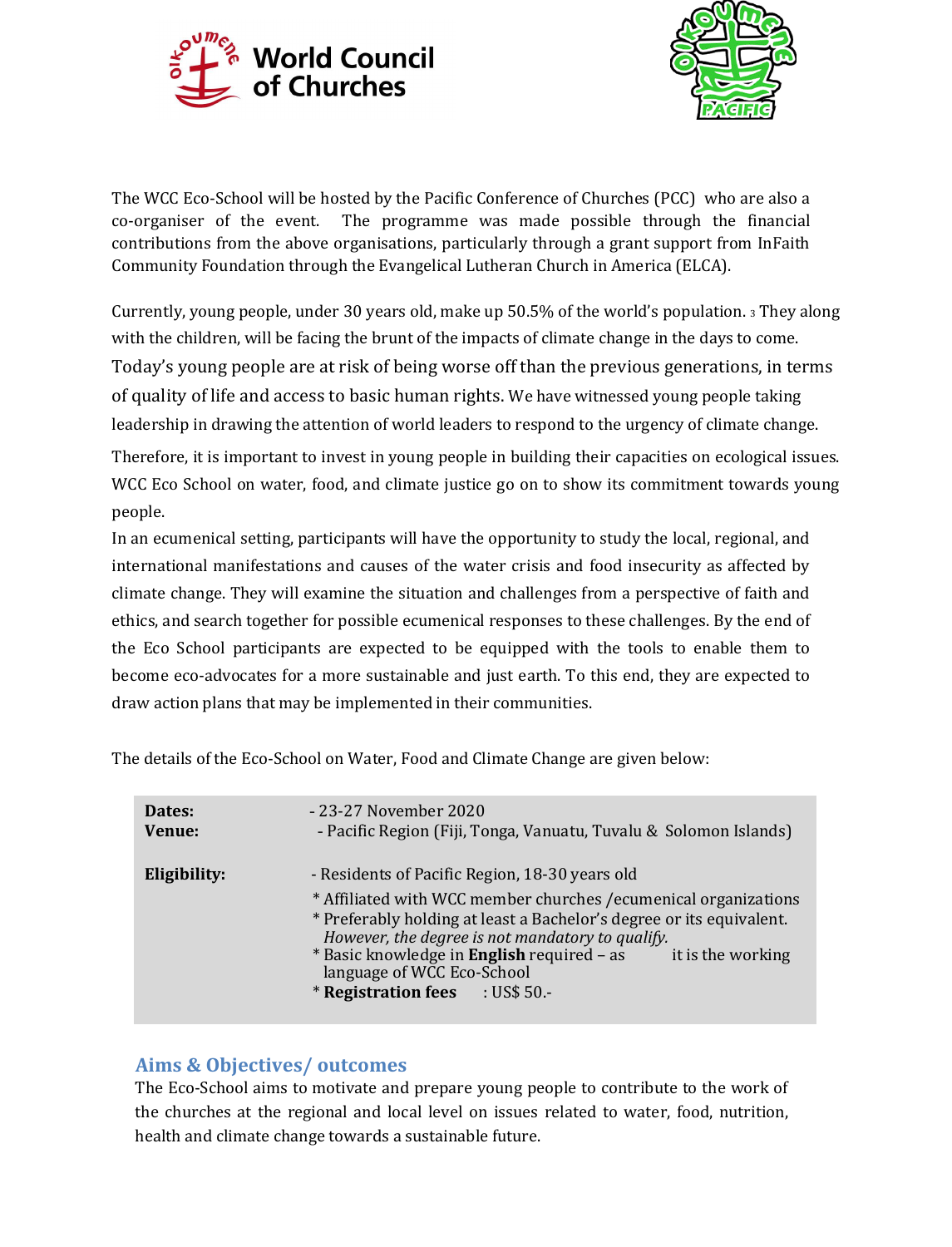



### **Objectives:**

- Convey a basic understanding of the water crisis, food security, health and climate change and their root causes
- To explore the nexus between water, food, climate change and health with a justice and rights perspective and review them with the lens of gender and marginalised communities.
- To strengthen understanding of ecumenical youth movement and engagement.
- To understand indigenous perspectives of care for creation
- To sustain regional capacity building of our churches on ecological issues, particularly on the nexus of the above issues through this annual regional Eco-school
- Strengthen commitment to work in church and ecumenical context on these issues.
- Capacitate participants to initiate follow-up activities in their home communities

## **Expected Outcomes:**

- $\circ$  Participants have a basic understanding of the water crisis, food security and climate change and its causes.
- o Participants are aware and equipped with theological and ethical considerations relevant to the issues of environmental protection, poverty eradication,
- $\circ$  The participants become eco-advocates to work towards making this earth more sustainable and just.
- Appreciation and understanding of indigenous and cultural wisdom for earth and care for creation
- o Participants have expressed their commitment and developed concrete ideas to further pursue the issue upon returning home.
- o Churches represented by these participants are made aware of water and sanitation, food security and climate change related issues and that these issues may be prioritized in the churches' discourses.

## **Course Methodology**

The course of the Eco-School 2020 would be done in a **hybrid format** (both online and onsite). The course will have two phases.

### **Phase 1 (11-13 November, 2020)**

- In the first phase, we will first have a ToT (Training of Trainers) of about 8-10, not limited to the youth below 30 for about 3 days.
- This will be purely online, done by the WCC staff in Geneva even though we are at very odd hours with the Pacific time zone.

#### **Phase 2 (23-27 November 2020**

- Thereafter these Trainers will accompany about 5 clusters of 6-8 participants, below 30 from different islands including Fiji, Vanuatu, Tonga, Tuvalu, Solomon Islands, etc.
- They will assemble physically in those clusters and the Trainers, some local resource persons identified by PCC and the WCC staff (online) will carry out a week long training on site.
- In each cluster, 6-8 participants in their own Islands, will attend the Eco School simultaneously. This would involve local/national travel, accommodation, etc.